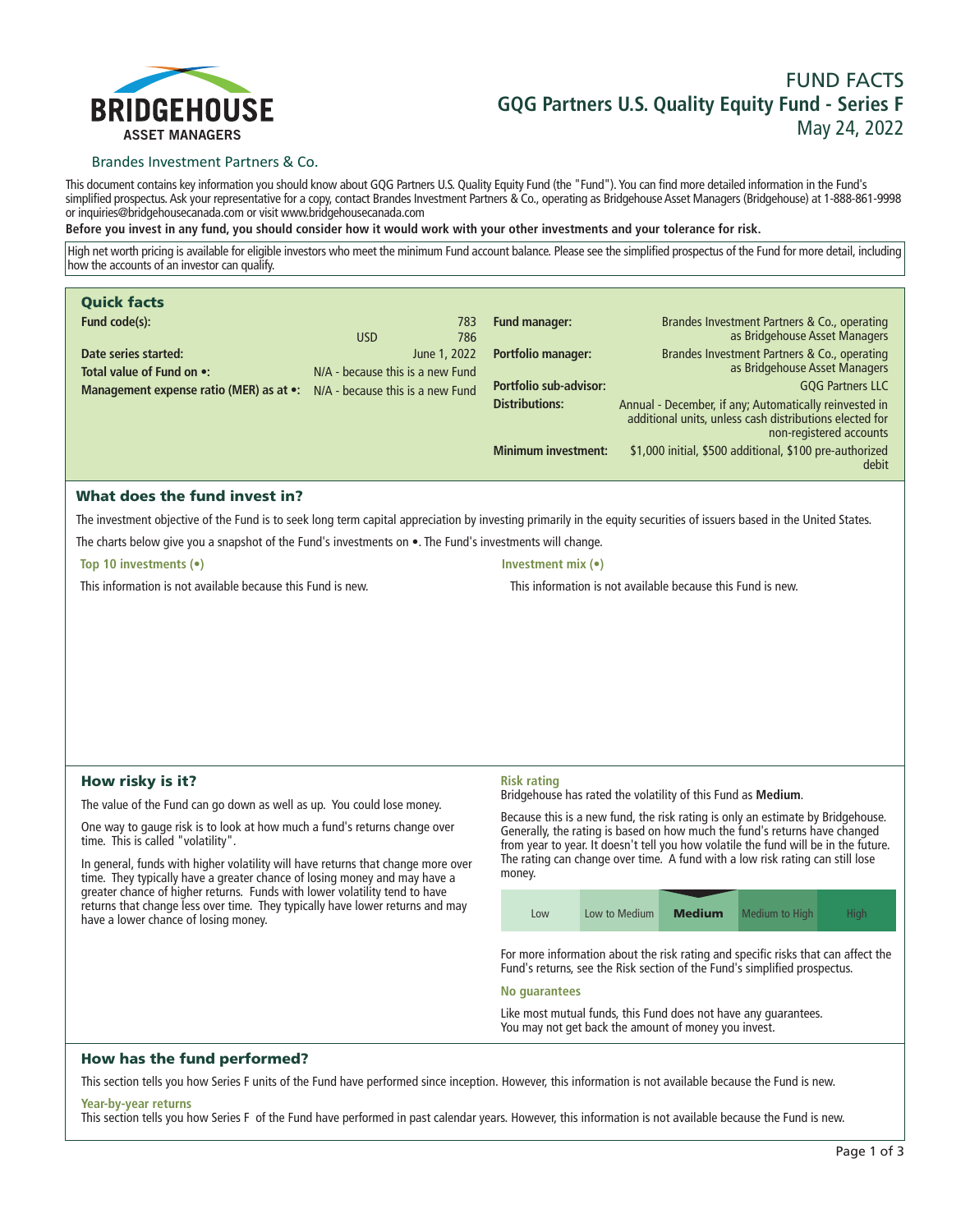

#### **Best and worst 3-month returns**

This section shows the best and worst returns for Series F units of the Fund in a 3-month period. However, this information is not available because the Fund is **new.**

#### **Average return**

**This section shows the value and annual compounded rate of return of a hypothetical \$1,000 investment in Series F units of the Fund. However, this information is not available because the Fund is new.**

| Who is this fund for?                                                                                                                                                                                                                                                                                                                                      | A word about tax                                                                                                                                                                                                                                                                                                                                                                                                                                                                       |
|------------------------------------------------------------------------------------------------------------------------------------------------------------------------------------------------------------------------------------------------------------------------------------------------------------------------------------------------------------|----------------------------------------------------------------------------------------------------------------------------------------------------------------------------------------------------------------------------------------------------------------------------------------------------------------------------------------------------------------------------------------------------------------------------------------------------------------------------------------|
| • This Fund is suitable for investors who are long term investors and who<br>wish to add the appreciation potential of U.S. companies to their portfolio.<br>This Fund is also available to be purchased in U.S. dollars. This Fund is not<br>suitable as a short term investment or for an investor who cannot tolerate<br>a medium degree of volatility. | In general, you'll have to pay income tax on any money you make on a fund.<br>How much you pay depends on the tax laws where you live and whether or not<br>you hold the Fund in a registered plan, such as a Registered Retirement<br>Savings Plan or a Tax-Free Savings Account.<br>Keep in mind that if you hold your fund in a non-registered account, any fund<br>distributions are included in your taxable income, whether you receive them in<br>cash or have them reinvested. |

# How much does it cost?

**The following tables show the fees and expenses you could pay to buy, own and sell Series F units of the Fund. The fees and expenses - including any commissions can vary among each series of a fund and among funds. Higher commissions can influence representatives to recommend one investment over another. Ask about other funds and investments that may be suitable for you at a lower cost.**

## **1. Sales charges**

**This Series of units does not have a sales charge option.**

## **2. Fund expenses**

You don't pay these expenses directly. They affect you because they reduce the Fund's returns. The Fund's expenses are made up of the management fee, operating **expenses and trading costs. The Fund's annual management fee is 0.65% of the value of this Series of units. Because this Series is new, its operating expenses and trading costs are not yet available.**

## **More about the trailing commission**

**There are no trailing commissions paid in respect of this Series of units.**

## **3. Other fees**

**You may have to pay other fees when you buy, hold, sell or switch units of the Fund.**

| Fee<br>Asset-based fee | What you pay<br>Investors generally pay their representative's firm an asset-based fee that is negotiated with and charged by their representative's<br>firm.                                                                                                                                                       |
|------------------------|---------------------------------------------------------------------------------------------------------------------------------------------------------------------------------------------------------------------------------------------------------------------------------------------------------------------|
| NSF cheque fee         | A fee of \$25 may be charged on NSF cheques.                                                                                                                                                                                                                                                                        |
| Short-term trading fee | Bridgehouse reserves the right to charge a short-term trading fee of up to 5% of the NAV of any units you sell or switch within 30<br>days of purchase in addition to any switch or redemption fees that may apply in order to deter inappropriate and excessive<br>short-term trading that is harmful to the Fund. |
| <b>Switch Fees</b>     | A maximum of 2% of the amount being switched may be charged and paid to your representative's firm to provide compensation<br>for the time, advice and processing costs involved in a switch. All switch fees are negotiable with your representative.                                                              |
| Wire transfer fee      | A fee of \$25 may be charged if you request a wire transfer.                                                                                                                                                                                                                                                        |
| <b>Service Fee</b>     | You pay your representative directly a fee. Units in this series are purchased under fee-for-service accounts.                                                                                                                                                                                                      |